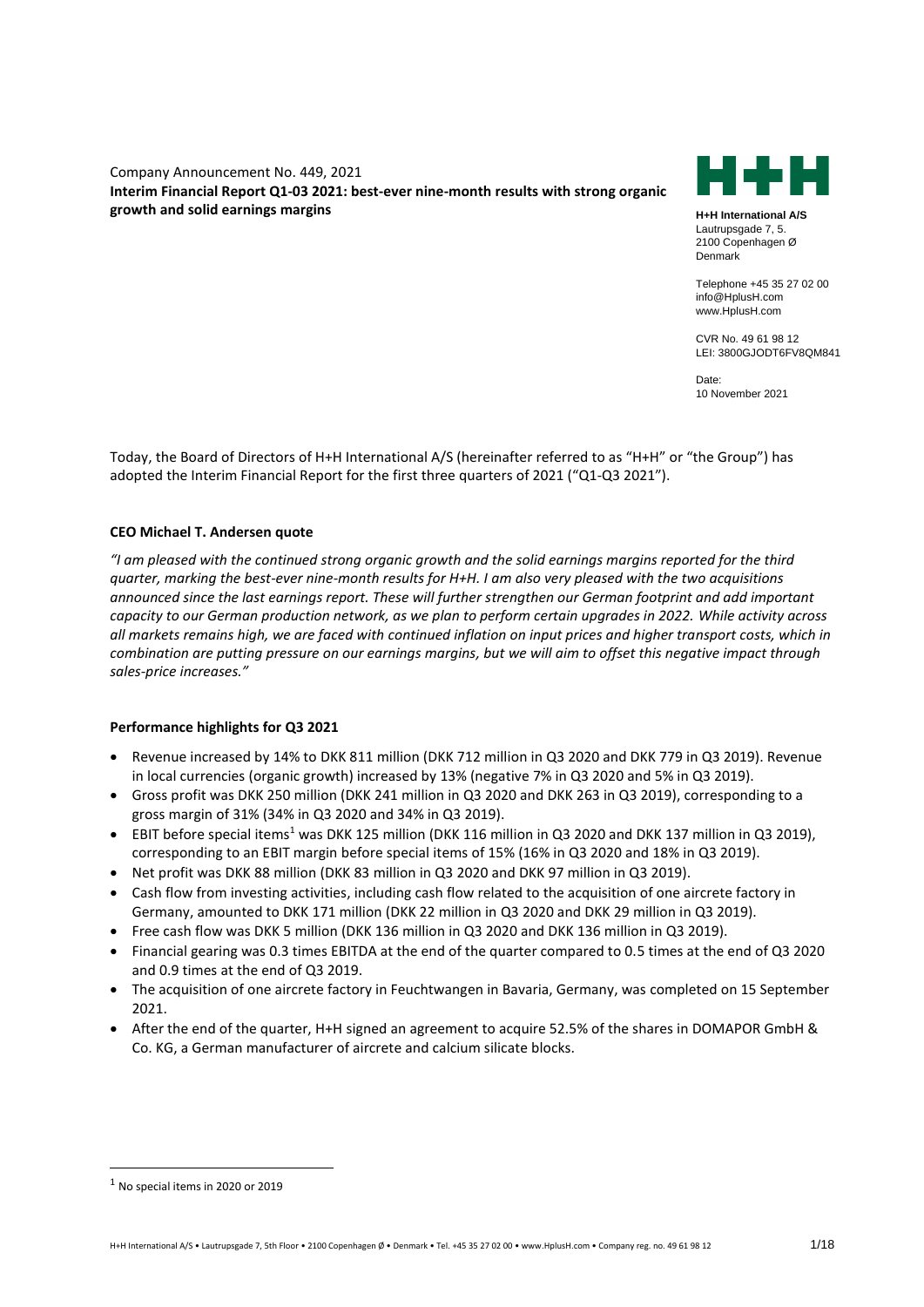

| <b>DKK</b> million                     | Q3 2021 | Q3 2020 | Q3 2019 | $Q1-Q3$<br>2021 | $Q1-Q3$<br>2020 | $Q1-Q3$<br>2019 |
|----------------------------------------|---------|---------|---------|-----------------|-----------------|-----------------|
| Sales volume (thousand cubic metres)   | 1,176   | 1,055   | 1.232   | 3,328           | 3,035           | 3,544           |
| Organic growth                         | 13%     | (7)%    | 5%      | 14%             | (9)%            | 10%             |
| Revenue                                | 811     | 712     | 779     | 2,289           | 2,012           | 2,215           |
| Gross margin before special items      | 31%     | 34%     | 34%     | 30%             | 32%             | 31%             |
| EBITDA before special items            | 171     | 162     | 182     | 452             | 396             | 435             |
| EBIT before special items              | 125     | 116     | 137     | 314             | 258             | 306             |
| EBIT margin before special items       | 15%     | 16%     | 18%     | 14%             | 13%             | 14%             |
| Special items                          | (4)     |         |         | (4)             |                 |                 |
| Return on Invested Capital (ROIC)      | 21%     | 18%     | 19%     | 21%             | 18%             | 19%             |
| NIBD/EBITDA before special items ratio | 0.3x    | 0.5x    | 0.9x    | 0.3x            | 0.5x            | 0.9x            |
| Free cash flow                         | 5       | 136     | 136     | 145             | 166             | 175             |

## **Financial highlights for the period 1 January 2021 to 30 September 2021**

## **Outlook for 2021**

H+H narrows the previously communicated guidance intervals:

- Revenue growth before acquisitions and divestments measured in local currencies (organic growth) is expected to be around 11% (previously 8% to 11%).
- EBIT before special items is expected to be in the range of DKK 375 million to DKK 400 million (previously DKK 360 million to DKK 400 million).

The financial outlook for 2021 is based on the following specific assumptions:

- The COVID-19 pandemic is not expected to have any material impact on construction activity levels or supply chains.
- Exchange rates, primarily GBP, EUR and PLN remain at end-October 2021 levels.
- Energy and raw material prices remain at end-October 2021 levels.

#### **Q1-Q3 2021 Interim Financial Report conference call**

In connection with the release of the Q1-Q3 2021 Interim Financial Report, a conference call for investors and analysts is scheduled for Wednesday 10 November 2021, at 10:00 a.m. CET. On the call, CEO Michael T. Andersen and CFO Peter Klovgaard-Jørgensen will present the interim financial report. The presentation will be followed by a Q&A session. Investors and analysts are invited to participate via phone:

DK: +45 78150107 UK: +44 3333009274 US: +1 6319131422 PIN: 54243229#

- Other participants can follow the conference call via live webcas[t here.](https://streams.eventcdn.net/hplush/2021q3)
- The presentation slides for the conference call will be made available beforehan[d here.](https://www.hplush.com/presentations)
- A replay of the conference call will be available afterwards on H+H's Investor Relations website [here.](https://www.hplush.com/presentations)

*H+H's core activity is the manufacture and sale of wall building materials, with a revenue in 2020 of DKK 2.7 billion. The main product lines are aircrete blocks and calcium silicate units used for the residential new building segment. H+H has 30 factories in Northern and Central Europe with a total output of more than 4 million cubic metres of products annually and has a leading position in most of its markets. H+H has more than 1,500 employees and is listed on the Nasdaq Copenhagen stock exchange*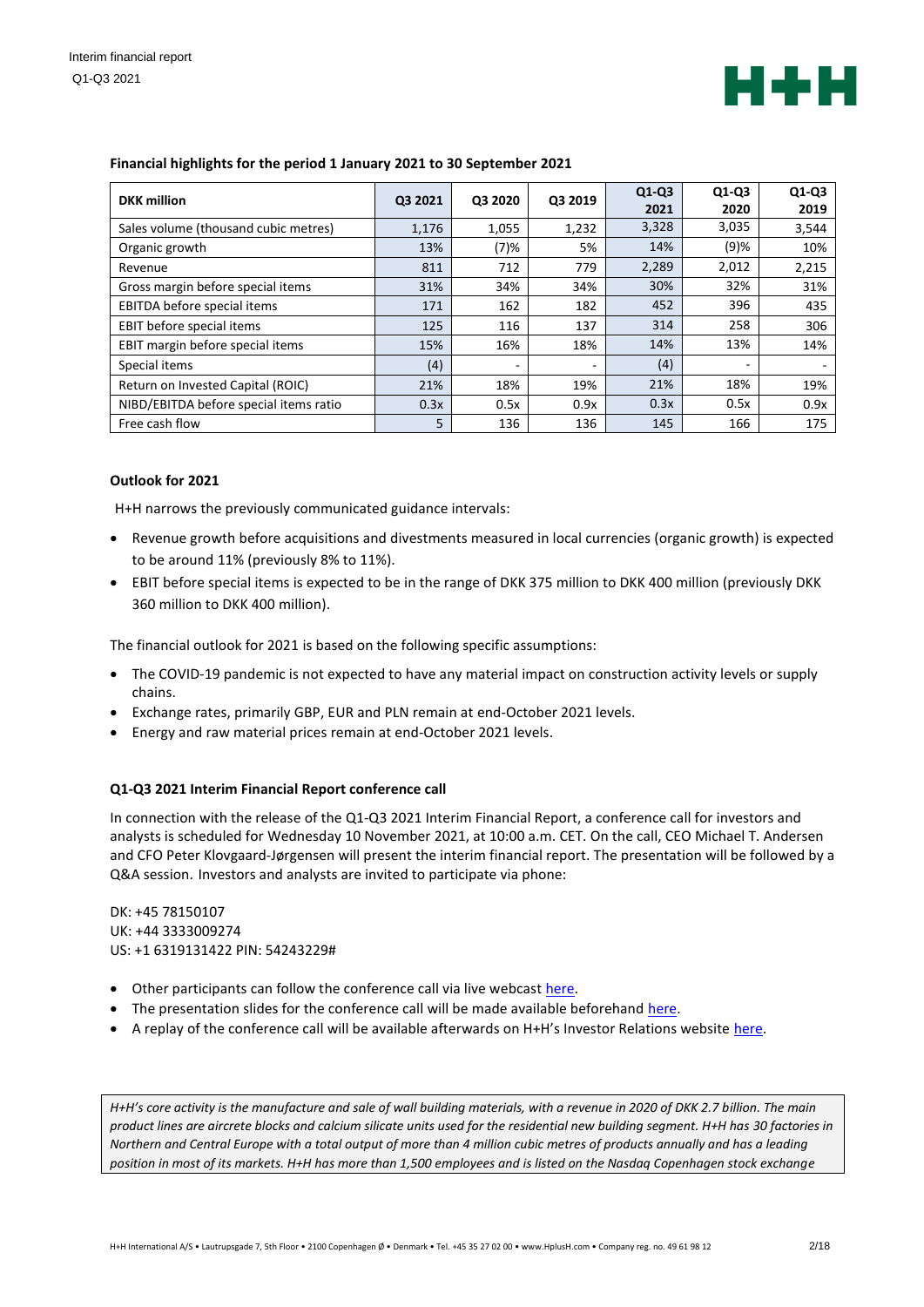

## **Key figures – H+H Group**

|                                                    | Q <sub>3</sub> | Q3    | $Q1-Q3$ | $Q1-Q3$ | Full-year |
|----------------------------------------------------|----------------|-------|---------|---------|-----------|
| Amounts in DKK million                             | 2021           | 2020  | 2021    | 2020    | 2020      |
| Income statement                                   |                |       |         |         |           |
| Revenue                                            | 811            | 712   | 2,289   | 2,012   | 2,654     |
| Gross profit                                       | 250            | 241   | 689     | 640     | 836       |
| EBITDA before special items                        | 171            | 162   | 452     | 396     | 521       |
| EBITDA                                             | 167            | 162   | 448     | 396     | 521       |
| EBIT before special items                          | 125            | 116   | 314     | 258     | 332       |
| EBIT                                               | 121            | 116   | 310     | 258     | 332       |
| Profit before tax                                  | 115            | 107   | 294     | 240     | 307       |
| Profit after tax                                   | 88             | 83    | 230     | 185     | 251       |
| <b>Balance sheet</b>                               |                |       |         |         |           |
| Assets                                             | 3,291          | 2,979 | 3,291   | 2,979   | 2,909     |
| Invested capital*                                  | 1,832          | 1,871 | 1,832   | 1,871   | 1,865     |
| Investments in property, plant and equipment**     | 44             | 22    | 105     | 65      | 134       |
| Acquisition and divestment of enterprises          | 127            |       | 127     | 74      | 72        |
| Net working capital                                | 39             | 79    | 39      | 79      | 55        |
| Equity                                             | 1,693          | 1,477 | 1,693   | 1,477   | 1,509     |
| Net Interest-bearing debt (NIBD)                   | 181            | 273   | 181     | 273     | 230       |
| Cash flow                                          |                |       |         |         |           |
| Cash flow from operating activities                | 176            | 158   | 377     | 305     | 425       |
| Cash flow from investing activities                | (171)          | (22)  | (232)   | (139)   | (206)     |
| Cash flow from financing activities                | $\mathbf{1}$   | (59)  | 31      | 44      | 6         |
| Free cash flow                                     | 5              | 136   | 145     | 166     | 219       |
| <b>Financial ratios</b>                            |                |       |         |         |           |
| Organic growth                                     | 13%            | (7)%  | 14%     | (9)%    | $(6)$ %   |
| Gross margin                                       | 31%            | 34%   | 30%     | 32%     | 31%       |
| EBITDA margin before special items                 | 21%            | 23%   | 20%     | 20%     | 20%       |
| <b>EBITDA</b> margin                               | 21%            | 23%   | 20%     | 20%     | 20%       |
| EBIT margin before special items                   | 15%            | 16%   | 14%     | 13%     | 13%       |
| <b>EBIT</b> margin                                 | 15%            | 16%   | 14%     | 13%     | 13%       |
| Return on invested capital (ROIC) (excl. Goodwill) | 21%            | 18%   | 21%     | 18%     | 18%       |
| Solvency ratio                                     | 49%            | 47%   | 49%     | 47%     | 50%       |
| NIBD/EBITDA before special items ratio             | 0.3            | 0.5   | 0.3     | 0.5     | 0.4       |
| Share data                                         |                |       |         |         |           |
| Share price, end of period (DKK)                   | 224            | 126   | 224     | 126     | 132       |
| Book value per share, end of period (DKK)          | 95             | 82    | 95      | 82      | 84        |
| Earnings per share                                 | 4.7            | 4.4   | 12.7    | 10.0    | 13.5      |
| Diluted earnings per share                         | 4.7            | 4.4   | 12.7    | 10.0    | 13.5      |

Financial ratios have been calculated in accordance with recommendations from the Danish Society of Financial Analysts.

\* Invested capital is measured on a rolling 12-months basis

\*\* Investment in property, plant and equipment excludes effects from IFRS 16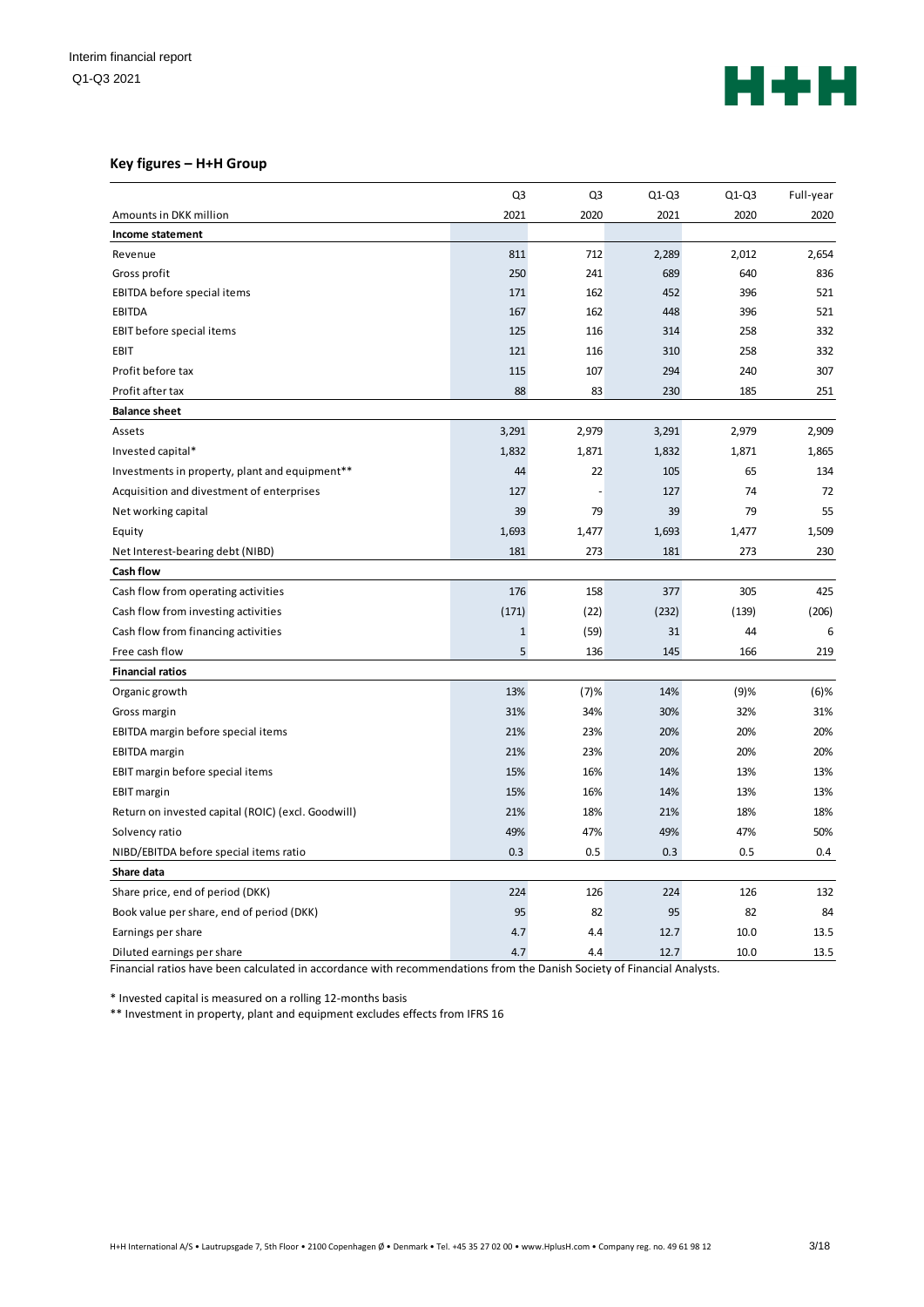

# **MANAGEMENT'S REVIEW**

## **INCOME STATEMENT FOR THE THIRD QUARTER OF 2021**

## **Revenue**

Total revenue increased by 14% to DKK 811 million in Q3 2021 compared to DKK 712 million in Q3 2020. Revenue growth before acquisitions and divestments measured in local currencies (organic growth) was 13% in Q3 2021 compared to negative 7% in Q3 2020.

Revenue in the Central Western Europe region increased by 7% to DKK 355 million compared to DKK 332 million in Q3 2020. Organic growth in the region was 6%, mainly driven by higher prices.

Revenue in the UK increased by 17% to DKK 247 million compared to DKK 211 million in Q3 2020. Organic growth in the UK was 11%, primarily driven by higher sales volumes.

Revenue in Poland increased by 24% to DKK 209 million compared to DKK 168 million in Q3 2020. Organic growth was 28%, driven by higher sales volumes for CSU and both higher sales volumes and sales prices for AAC.

Of the total revenue in Q3 2021 of DKK 811 million, AAC and CSU constituted 67% and 33%, respectively.

#### **Production cost**

Production costs were adversely impacted by increasing prices on certain raw materials, mainly cement, limestone, timber, and plastic foil, as well as higher transport prices in the UK and Germany from a continued high demand pressure causing shipment from sub-optimal locations.

During the third quarter of 2021, H+H has been conducting certain planned upgrades and maintenance at two of the factories in Germany, resulting in relatively lower production output from the factories in the period. The upgrades have also resulted in increased transport costs as H+H has had to ship products from other production facilities and often over longer distances.

#### **Gross profit**

Gross profit was DKK 250 million compared to DKK 241 million in Q3 2020, corresponding to gross margins of 31% and 34%, respectively.

The gross margin was adversely impacted by higher production costs, and H+H expects that this effect will continue for at least until the end of the year. The higher production costs and higher transport costs are putting pressure on H+H's earnings margins. H+H will aim to offset this negative impact through sales-price increases.

Gross profit in the AAC and CSU businesses was DKK 170 million and DKK 80 million in Q3 2021, respectively, corresponding to a gross margin of 31% and 30%, respectively.

#### **EBITDA**

EBITDA was DKK 171 million compared to DKK 162 million in Q3 2020, equalling EBITDA margins of 21% and 23%, respectively.

Combined with the higher earnings, the Group's continued cost focus resulted in a lower SG&A ratio of 10%, compared to 12% in Q3 2020.

#### **Depreciation and amortisation**

Depreciation and amortisation in Q3 2021 amounted to DKK 46 million, which is on par with Q3 2020.

#### **EBIT before special items**

EBIT before special items was DKK 125 million in Q3 2021, compared to DKK 116 million in Q3 2020, corresponding to an EBIT margin before special items of 15% and 16%, respectively.

#### **Special items**

Special items for the third quarter comprise transaction costs of DKK 4 million primarily related to the acquisition of an AAC factory located in Feuchtwangen in Bavaria, Germany. Please refer to note 14 for more information on the acquisition.

#### **Net financials**

Net financials totalled an expense of DKK 6 million in Q3 2021, compared to an expense of DKK 9 million in Q3 2020. Net financials for Q3 2020 were negatively impacted by foreign exchange losses of DKK 2 million.

## **Profit before tax**

Profit before tax amounted to DKK 115 million in Q3 2021, compared to DKK 107 million in Q3 2020.

## **Tax**

Tax in Q3 2021 was a net expense of DKK 27 million compared to a net expense of DKK 24 million in Q3 2020. Please refer to note 11 for more information on tax for the period.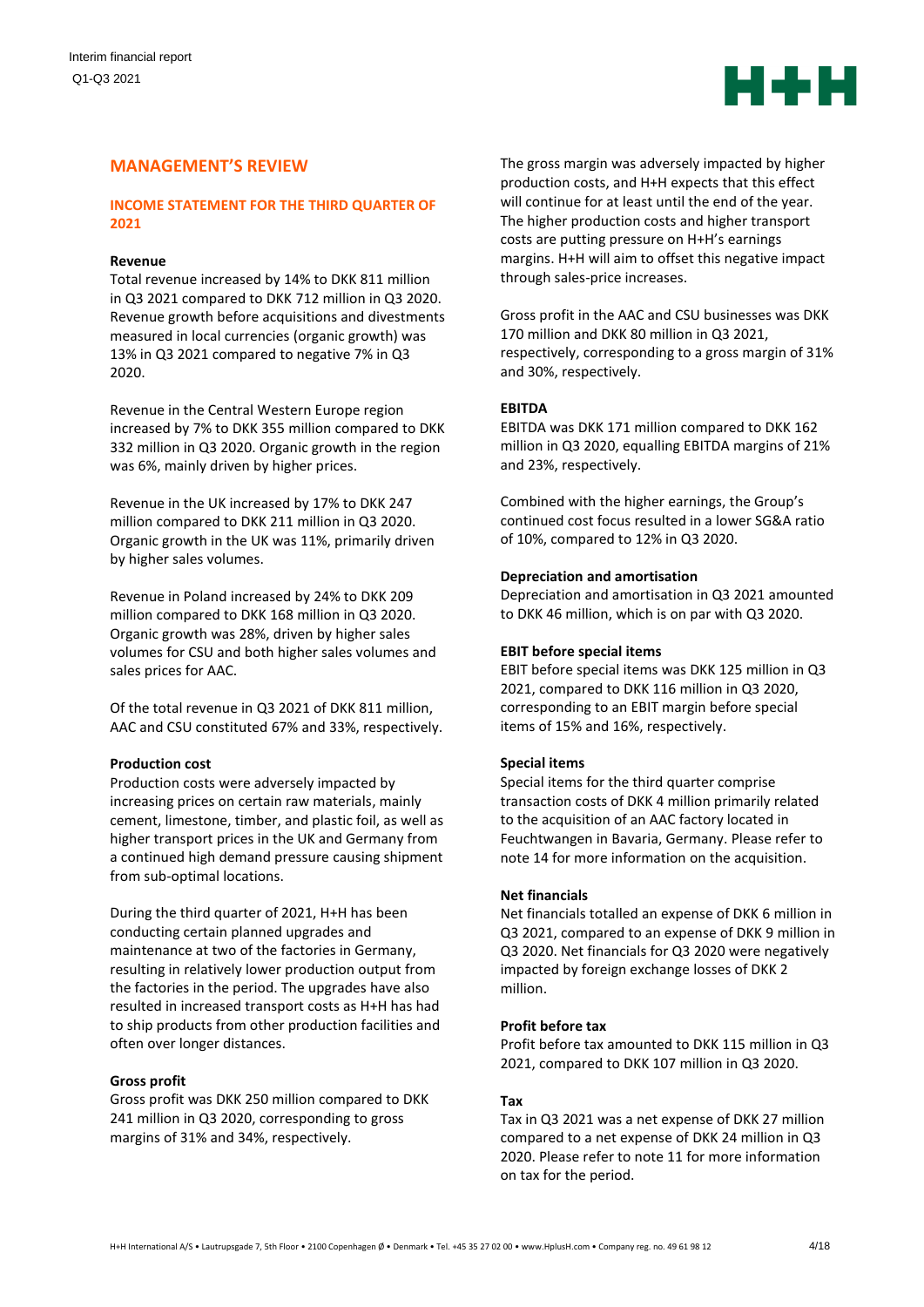

#### **Net profit**

Net profit in Q3 2021 amounted to DKK 88 million, compared to a net profit of DKK 83 million in Q3 2020. Profit for the period is attributable to H+H International A/S' shareholders by DKK 85 million and to non-controlling interests by DKK 3 million compared to DKK 80 million and DKK 3 million, respectively, for Q3 2020.

#### **Comprehensive income**

Other comprehensive income for Q3 2021 was a loss of DKK 14 million compared to a loss of DKK 86 million in Q3 2020. The year-on-year increase was mainly driven by a favourable change in actuarial gain net of deferred tax of DKK 72 million related to pension obligations driven by the RPI Reform adjustment made in 2020.

## **INCOME STATEMENT FOR THE FIRST THREE QUARTERS OF 2021**

#### **Revenue**

Total revenue increased by 14% to DKK 2,289 million. Organic growth was 14% in first three quarters of 2021 compared to negative 9% for the first three quarters of 2020. The higher organic growth year-on-year was primarily driven by higher organic growth in the UK due to the national lockdown in 2020.

| Revenue, external      |             |      |       |       |  |  |
|------------------------|-------------|------|-------|-------|--|--|
|                        | 01-03<br>Q3 |      |       |       |  |  |
| Amounts in DKK million | 2021        | 2020 | 2021  | 2020  |  |  |
|                        | Revenue     |      |       |       |  |  |
| Central Western Europe | 355         | 332  | 1,050 | 1,000 |  |  |
| UK                     | 247         | 211  | 691   | 452   |  |  |
| Poland                 | 209         | 168  | 548   | 560   |  |  |
| Total                  | 811         | 712  | 2.289 | 2.012 |  |  |

Of the total revenue in the first three quarters of 2021 of DKK 1,050 million, AAC and CSU constituted 71% and 29%, respectively.

## **Gross profit**

The gross profit in the first three quarters of 2021 increased by 8% to DKK 689 million compared to DKK 640 million in 2020, corresponding to a gross margin of 30% and 32%, respectively.

Gross profit in the AAC and CSU businesses was DKK 501 million and DKK 188 million, respectively, compared to DKK 433 million and DKK 207 million in the first three quarters of 2020 for the AAC and CSU businesses, respectively.

#### **EBITDA before special items**

EBITDA before special items in the first three quarters of 2021 increased by 14% to DKK 452 million compared to DKK 396 million in 2020, corresponding to an EBITDA margin of 20% in both 2021 and 2020.

## **EBIT before special items**

EBIT for the first three quarters of 2021 increased by 22% to DKK 314 million against DKK 258 million in 2020, equalling an EBIT margin of 14% and 13%, respectively.

## **Net profit**

Profit in the first three quarters of 2021 increased by 24% to DKK 230 million, compared to DKK 185 million in 2020. Profit for the period is attributable to H+H International A/S' shareholders by DKK 227 million and to non-controlling interest by DKK 3 million compared to DKK 180 million and DKK 5 million, respectively, for the first three quarters of 2020.

## **Comprehensive income**

Other comprehensive income for the first three quarters of 2021 was DKK 23 million against negative DKK 116 million in 2020, mainly driven by changes in actuarial gains net deferred tax of DKK 93 million related to pension obligations and foreign exchange adjustments of DKK 46 million.

## **CASH FLOW**

#### **Operating activities**

Cash flow from operating activities in Q3 2021 was DKK 176 million against DKK 158 million in Q3 2020, mainly driven by improvements in working capital of DKK 13 million.

Cash flow from operating activities in the first three quarters of 2021 was DKK 377 million against DKK 305 million in 2020, a change of DKK 72 million, mainly driven by higher earnings and improved working capital.

#### **Investing activities**

Cash flow from investing activities in Q3 2021 was negative DKK 171 million, compared to negative DKK 22 million in Q3 2020. The year-on-year increase was mainly driven by the acquisition of one AAC factory located in Feuchtwangen in Bavaria, Germany, of DKK 127 million.

Cash flow from investing activities in first three quarters of 2021 was negative DKK 232 million,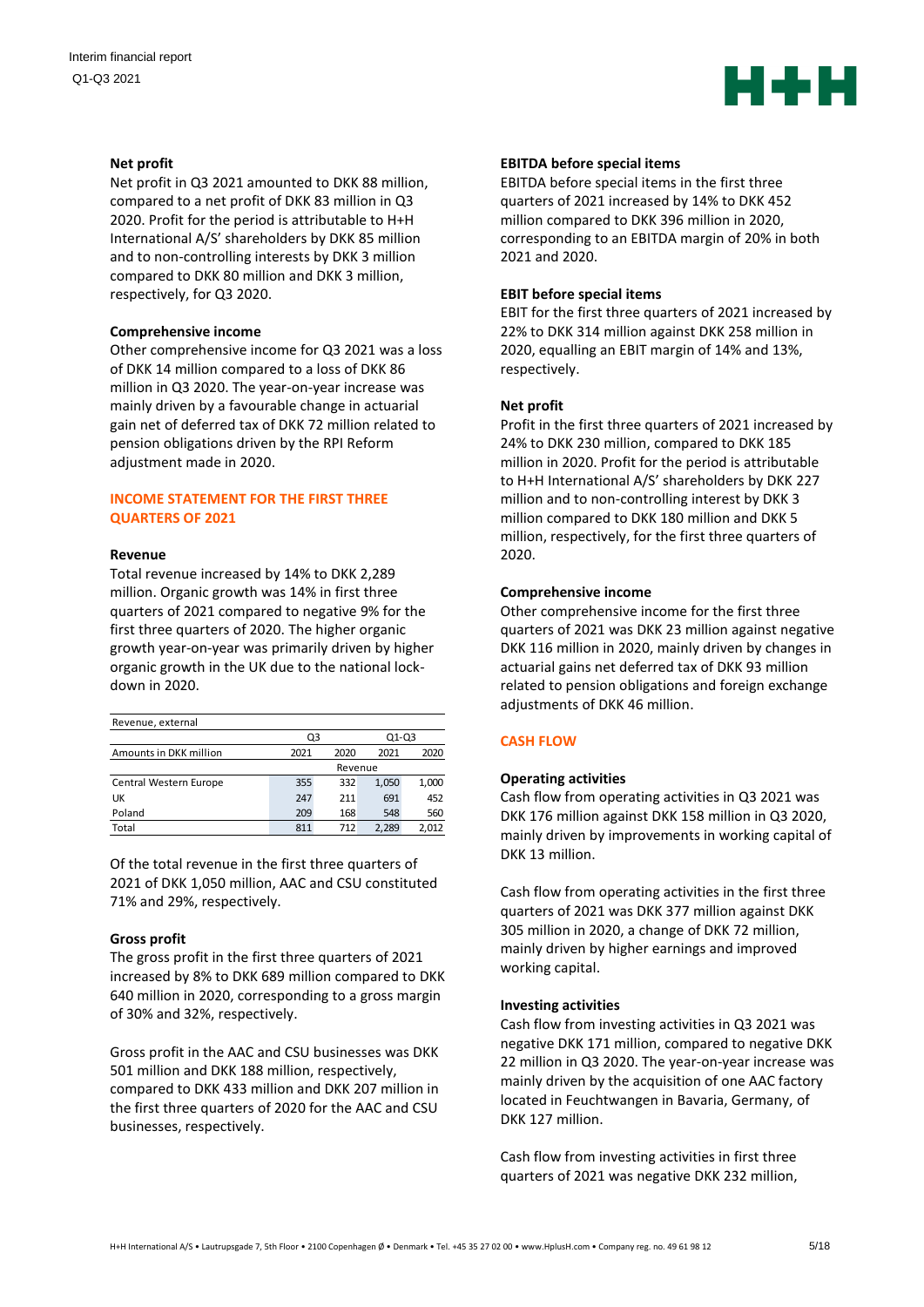

compared to negative DKK 139 million in the first three quarters of 2020.

#### **Financing activities**

Cash flow from financing activities amounted to DKK 1 million in Q3 2021, compared to negative DKK 59 million in 2020. The year-on-year increase was primarily driven by a change in borrowings of DKK 85 million, partly offset by the purchase of treasury shares in Q3 2021 of DKK 27 million as part of the ongoing share buy-back programme.

Cash flow from financing activities in first three quarters of 2021 was positive DKK 31 million, compared to positive DKK 44 million in the first three quarters of 2020, a change of negative DKK 13 million, driven by a change in borrowings, partly offset by the purchase of treasury shares.

## **BALANCE SHEET**

The balance sheet total on 30 September 2021 was DKK 3,291 million, against DKK 2,979 million on 30 September 2020.

## **Net interest-bearing debt**

Net interest-bearing debt totalled DKK 181 million on 30 September 2021, a decrease of DKK 49 million since 31 December 2020.



The decline in net interest-bearing debt since the beginning of the year is primary driven by earnings for the period offset by acquisition of enterprises, capital expenditures, and the purchase of treasury shares.

On 30 September 2021, the Group's financial gearing was 0.3x net interest-bearing debt to EBITDA before special items, which is comfortably below the Group's long-term financial target of 1-2x EBITDA before special items.

The Group's net interest-bearing debt excluding leasing totalled DKK 70 million on 30 September 2021, corresponding to an unused committed bank facility of DKK 1.0 billion.

#### **Equity**

The consolidated equity increased by DKK 184 million compared to 30 September 2020 and by DKK 135 million compared to 31 December 2020.

| Equity                                                      |              |         |
|-------------------------------------------------------------|--------------|---------|
|                                                             | $Q1-Q3$      | $Q1-Q3$ |
| Amounts in DKK million                                      | 2021         | 2020    |
| 1 January                                                   | 1,509        | 1,371   |
| Profit for the period                                       | 230          | 185     |
| Actuarial gains on pension plans                            | 22           | (71)    |
| Foreign exchange adjustments<br>Dividend to non-controlling | $\mathbf{1}$ | (45)    |
| interests                                                   | (10)         |         |
| Non-controlling interests arising                           |              |         |
| from acquisition                                            |              | 40      |
| Purchase of treasury shares                                 | (63)         |         |
| Other adjustments                                           | 4            | (3)     |
| 30 September                                                | 1,693        | 1,477   |

## **CURRENT MARKET ENVIRONMENT**

In general, the European housing market is still expected to continue growing. This is supported by a structural undersupply of housing, demographic growth, and urbanisation.

The positive trends seen during Q2 2021 continued into Q3 2021 with strong demand and high activity levels across all geographies.

In Germany, a significant lack of housing space especially in the larger cities—from a growing number of smaller households provides a solid demand outlook for both AAC and CSU.

However, due to a continued lack of installation capacity and available land, the number of issued permits has consistently outnumbered completions of new buildings causing order backlogs among housebuilders to grow considerably over the recent years.

The German Government continues its efforts to boost building activity by providing incentives to homeowners and through stimuli programmes targeting the availability and development of land. However, the effect of these programmes appears insufficient to convince builders to invest in overcoming the labour challenges, and growth in the German construction industry is therefore expected to remain restraint until a viable solution is found.

In the Nordic region, the number of issued building permits continues to increase, providing a solid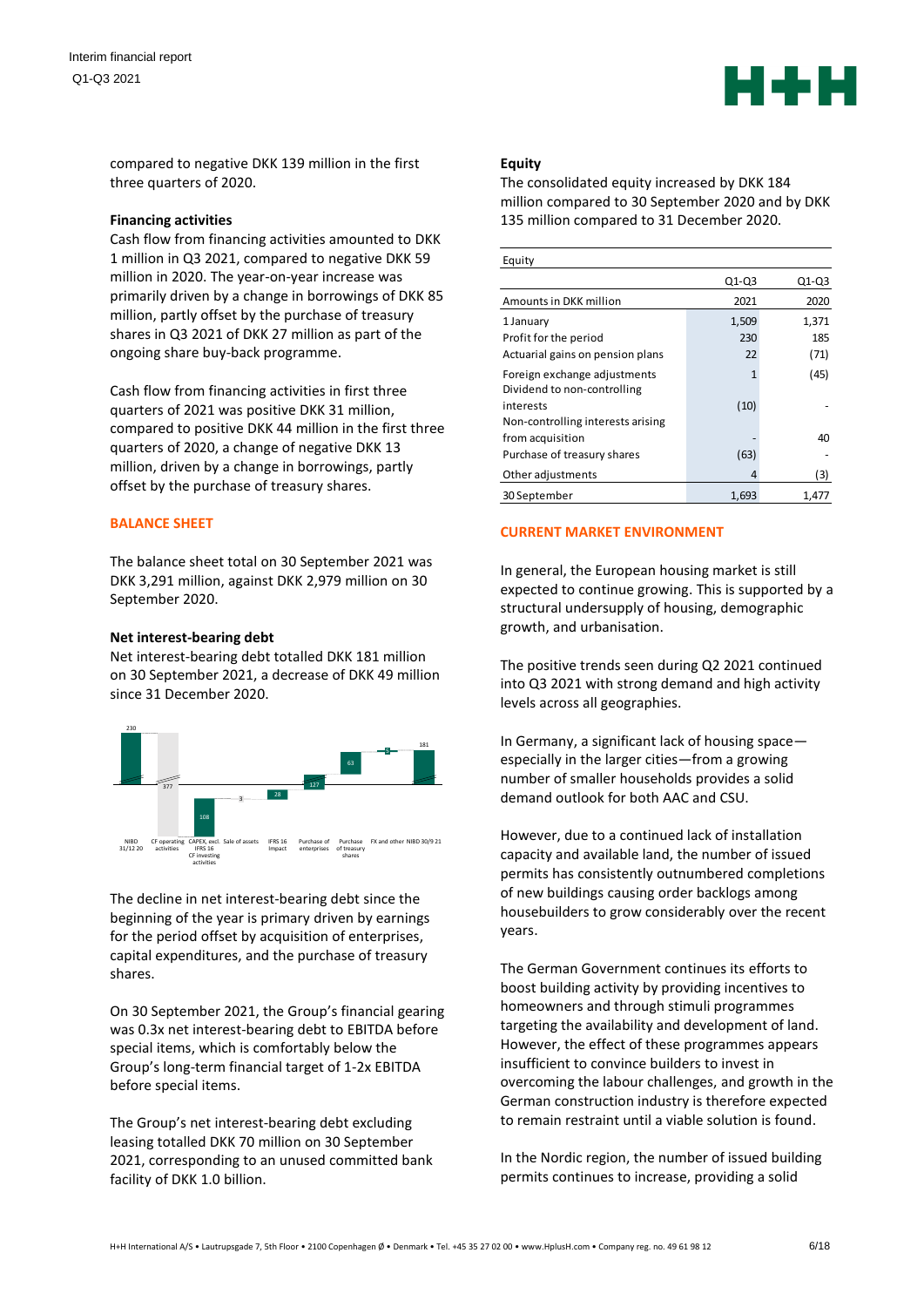

demand outlook for H+H. Further, in the Benelux and Swiss markets, the industry continues to follow an overall positive trend as economies are returning to pre-Covid levels.

In the UK, the Government has recently been vocal around their ambitions to build more homes in the UK, as a structural undersupply of housing remains, but the exact roadmap towards a targeted 300,000 dwelling annually remains unclear.

Several Government stimuli programmes aiming to increase building activity are in place. These include the extension of the "Help to Buy" programme, which runs until end-March 2023, and the "stamp duty holiday" which expired in the end of September 2021.

House sales increased to the highest level in 33 years ahead of the stamp-duty deadline and the current outlook supports continued high activity levels beyond the expiry of the programme.

The UK private housing market remains buoyant, and third-party data providers expect double-digit growth in started dwellings in both 2021 and 2022 due to a strong demand for housing, especially outside of cities, as UK citizens appear to have changed their preferences and lifestyle choices in the COVID-19 pandemic.

During Q3 2021, the UK experienced a significant lack of both trucks and truck drivers, as well as diesel fuel. H+H UK is working closely with its transportation partners to make sure that both trucks and truck drivers are available to meet customer expectations and needs.

In Poland, underlying demand remains strong with a historical high number of building permits being issued in the period from January to September 2021. The issued permits cover construction work for both developers and for individual investors and therefore both of H+H's product categories.

The number of both issued permits and the number of dwellings started over the past 12 months far exceed the combined annual installation capacity of Polish construction companies and thus further support the short-to-medium-term demand outlook.

The Polish CSU market remains characterised by competition and price pressure due to the addition of capacity in 2020. While the situation appears to

have stabilised due to the strong demand, and while price increased have been observed in certain regions, additional capacity may still be introduced which could cause further pricing pressure in the CSU market.

The competitive environment in the AAC market is relatively more moderate than that of the CSU market, with pricing following a positive trend, due to very strong demand in Q3 2021 as well as several of H+H's competitors also increasing their prices as a response to the overall positive development in the AAC market.

## **MOST MATERIAL RISKS AND UNCERTAINTIES**

For most material risk and uncertainties, please refer to note 5 "Significant accounting estimates and judgements" and to note 12 "Risks Management".

## **EVENTS IN THE FIRST THREE QUARTERS OF 2021**

On 4 February 2021, the committed credit facility with Nordea Danmark, a branch of Nordea Abp, Finland was extended by one year to mature in April 2024.

On 4 March 2021, the Board of Directors of H+H announced the initiation of a DKK 100 million share buy-back programme. On 18 March 2021, the share buy-back programme was increased by an additional DKK 15 million. Please refer to note 9 "Share buyback programme".

On 14 September 2021 H+H Group represented by H+H Deutschland GmbH made an agreement with Greisel Vertrieb GmbH and affiliated companies to acquire its aircrete factory located in Feuchtwangen in Bavaria, Germany. As previously communicated, H+H intends to integrate the factory into its existing production platform, and production at the factory will be shut down for a period of 2021 while certain targeted upgrades and adjustments to the production facilities are being performed. Revenue from the factory in 2021 is therefore expected to be limited and the acquisition will not impact H+H's financial expectations for 2021. Following the targeted upgrades and adjustments to the production facilities, a certain ramp-up period should be expected. In addition to strengthening H+H's presence in the German AAC market, the Feuchtwangen factory will provide support for Wittenborn which is scheduled to undergo certain upgrades and maintenance during 2022, during which production from the factory will be limited.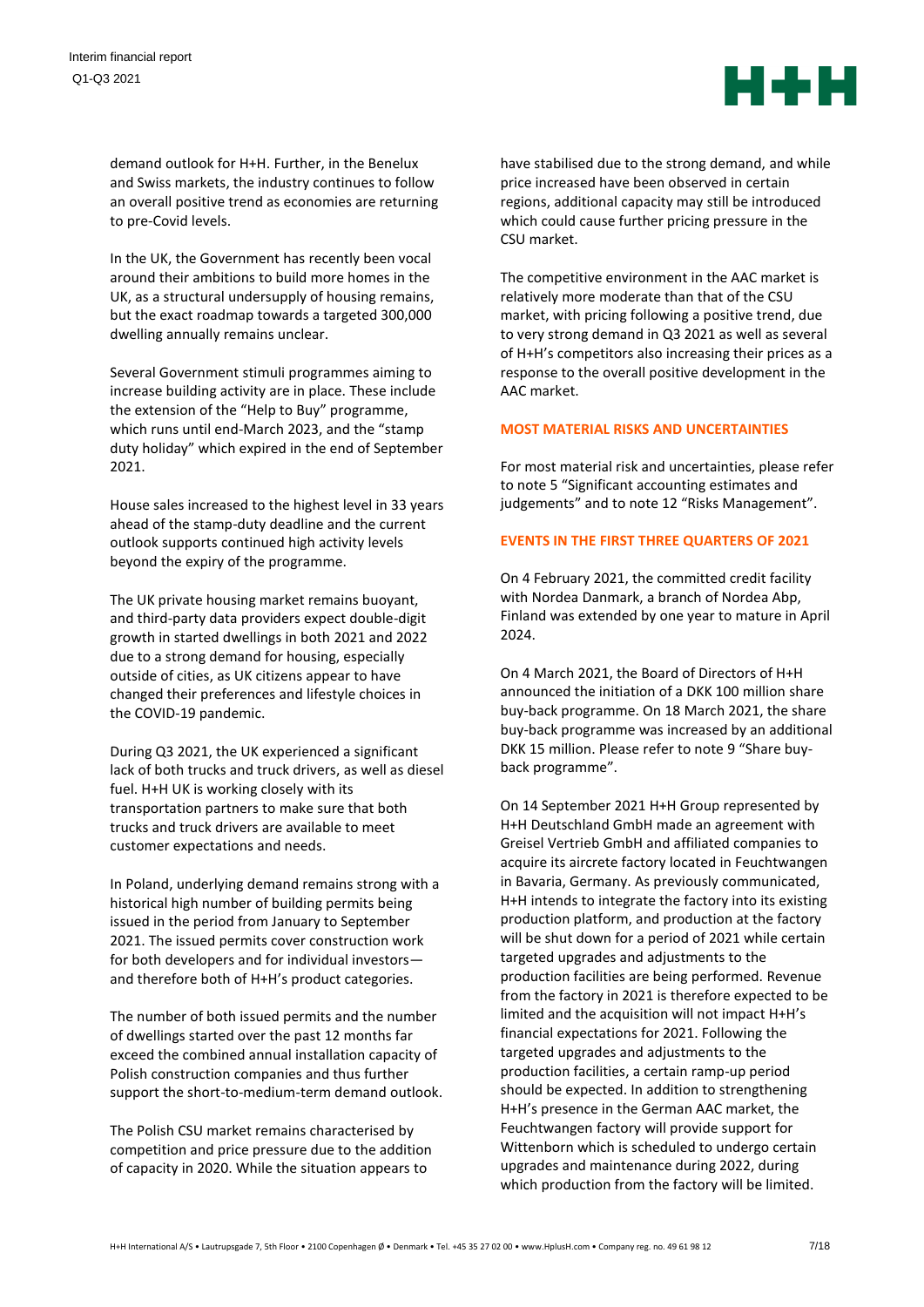

H+H expects to incur certain restructuring costs while the aforementioned upgrades are ongoing. For additional information on the acquisition, please refer to note 14 "Business combinations".

## **EVENTS AFTER THE BALANCE SHEET DATE**

H+H is closely monitoring the development in the COVID-19 pandemic and the responses by the local Governments of the countries in which H+H operates.

The H+H Group ("H+H") has signed an agreement to acquire 52.5% of the shares in DOMAPOR GmbH & Co. KG ("DOMAPOR"), a German manufacturer of aircrete and calcium silicate blocks located in Mecklenburg-West Pomerania. Upon closing of the agreement, expectedly at year-end, H+H will obtain control of the business in an all-cash transaction. The acquisition is in line with H+H's strategy to expand its activities within the German wall-building materials market and further consolidate and restructure the industry. H+H plans to utilise its expanded factory network from the acquisitions of the DOMAPOR and Feuchtwangen factories to perform certain upgrades and maintenance at its Wittenborn factory, which in consequence will be temporarily closed for a period in 2022.

# **FINANCIAL OUTLOOK FOR 2021**

- Revenue growth before acquisitions, divestments measured in local currencies (organic growth) is expected to be around 11% (previously 8% to 11%)
- EBIT before special items is expected to be in the range of DKK 375 million to DKK 400 million (previously DKK 360 million to DKK 400 million)

## **ASSUMPTIONS FOR THE FINANCIAL OUTLOOK FOR 2021**

#### **Specific assumptions**

The expectations for H+H's financial performance in 2021 are based on the following specific assumptions:

- The COVID-19 pandemic is not expected to have any material impact on construction activity levels or supply chains
- Exchange rates, primarily GBP, EUR and PLN remain at end-October 2021 levels
- Energy and raw material prices remain at end-October 2021 levels

#### **General assumptions**

The expectations for H+H's financial performance are also based on a number of general assumptions. Management believes that the most significant assumptions underlying H+H's expectations relate to:

- Sales volumes and product mix
- Price competition
- Developments in the market for building materials
- Distribution factors
- Weather conditions
- Macroeconomic and geopolitical developments
- The factories run without significant breakdowns

# **FINANCIAL CALENDAR 2022**

| 2021 Annual Report               | 3 Mar. 2022  |
|----------------------------------|--------------|
| 2022 Annual General Meeting      | 31 Mar. 2022 |
| Q1 2022 Interim Financial Report | 11 May 2022  |
| H1 2022 Interim Financial Report | 18 Aug. 2022 |
| Q3 2022 Interim Financial Report | 10 Nov. 2022 |

Please note that items for the agenda for the 2022 Annual General Meeting must be submitted at least six weeks before the meeting (i.e., before 17 February 2022).

# **FORWARD-LOOKING STATEMENTS**

The Interim Financial Report contains forwardlooking statements. Such statements are subject to risks and uncertainties, as various factors, many of which are beyond the control of H+H, may cause actual developments and results to differ materially from the expectations expressed in this document. In no event shall H+H be liable for any direct, indirect, or consequential damages or any other damages whatsoever resulting from loss of use, data, or profits, whether in an action of contract, negligence, or other action arising out of or in connection with the use of information in this document.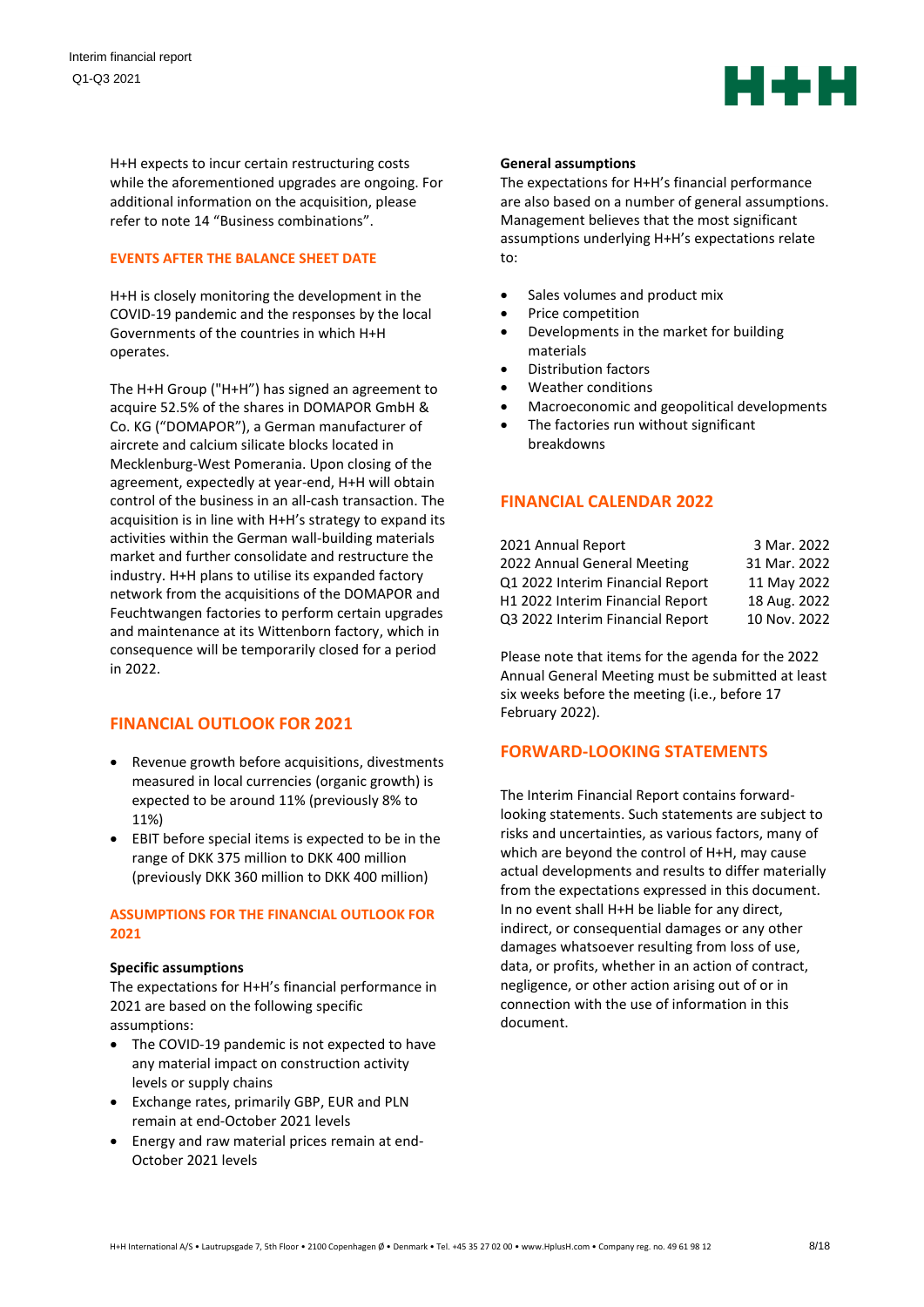

## **STATEMENT BY THE EXECUTIVE BOARD AND THE BOARD OF DIRECTORS**

The Executive Board and the Board of Directors have today discussed and approved the interim financial report for H+H International A/S for the first three quarters of 2021.

The interim financial report, which has not been audited or reviewed by the H+H's auditors, has been prepared in accordance with IAS 34 "Interim Financial Reporting" as adopted by the EU and Danish disclosure requirements for the interim financial reports of listed companies.

It is our opinion that the interim financial report gives a true and fair view of H+H's assets, liabilities, and financial position on 30 September 2021 and of the results of H+H's operations and its cash flows for the period 1 January to 30 September 2021.

Furthermore, it is our opinion that management's review provides a fair account of developments in H+H's operations and financial conditions, the results for the period and H+H's overall financial position, as well as a description of the most significant risks and uncertainties that H+H faces.

Copenhagen, 10 November 2021

## **EXECUTIVE BOARD**

**Michael Troensegaard Andersen** CEO

**Peter Klovgaard-Jørgensen** CFO

## **BOARD OF DIRECTORS**

**Kent Arentoft** Chairman

**Volker Christmann Pierre-Yves Jullien** 

**Stewart Antony Baseley**

**Miguel Kohlmann Helen MacPhee**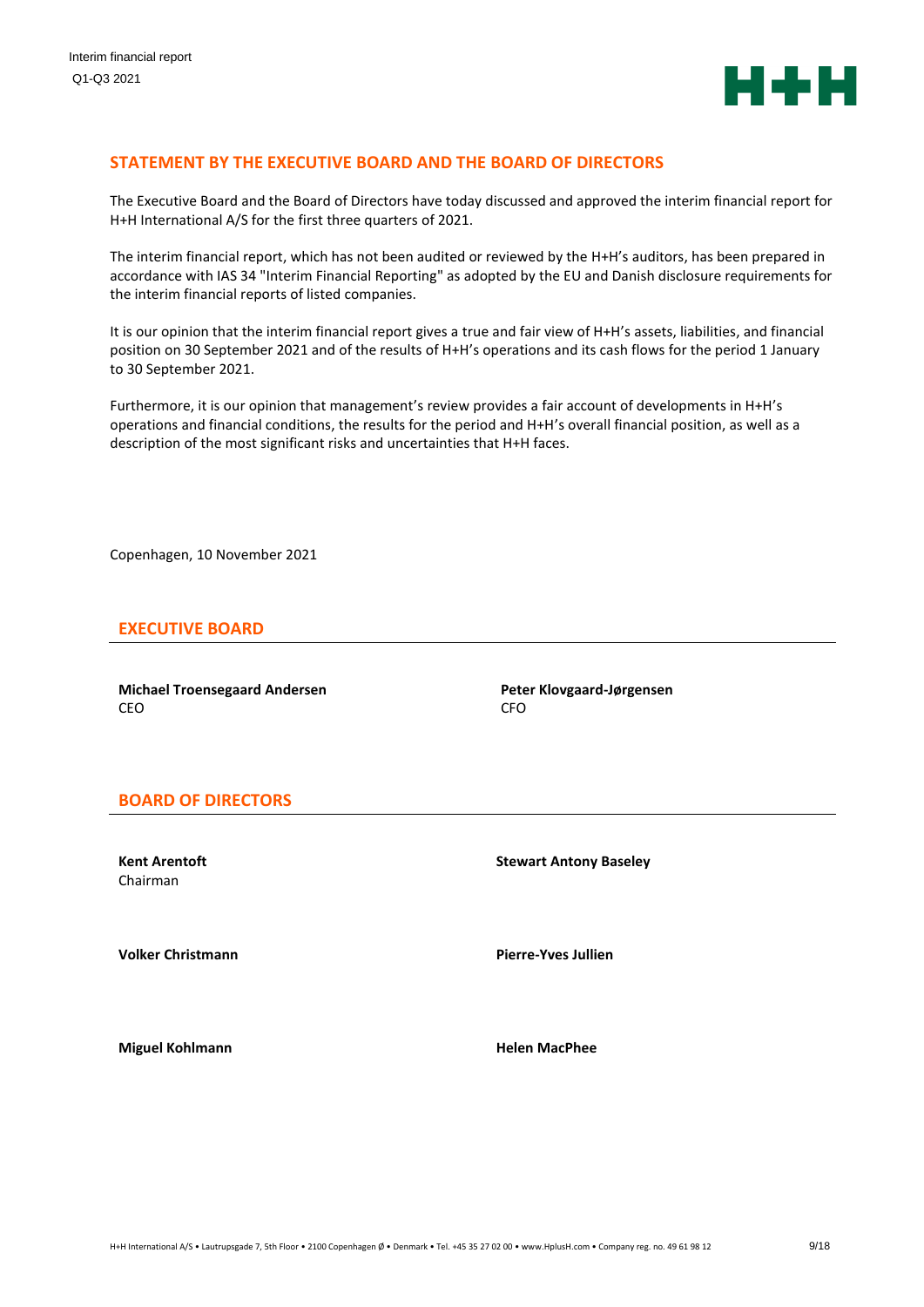

# **CONDENSED INCOME STATEMENT**

|                                        | Group          |                |                |                |                |
|----------------------------------------|----------------|----------------|----------------|----------------|----------------|
|                                        | Q <sub>3</sub> | Q <sub>3</sub> | $Q1-Q3$        | $Q1-Q3$        | Full-year      |
| Amounts in DKK million                 | 2021           | 2020           | 2021           | 2020           | 2020           |
| Revenue                                | 811            | 712            | 2,289          | 2,012          | 2,654          |
| Cost of goods sold                     | (561)          | (471)          | (1,600)        | (1, 372)       | (1, 818)       |
|                                        |                |                |                |                |                |
| Gross profit before special items      | 250            | 241            | 689            | 640            | 836            |
| Sales costs                            | (36)           | (37)           | (108)          | (110)          | (151)          |
| Administrative costs                   | (46)           | (45)           | (135)          | (135)          | (168)          |
| Other operating income and costs, net  | 3              | 3              | 6              | 1              | 4              |
|                                        |                |                |                |                |                |
| <b>EBITDA before special items</b>     | 171            | 162            | 452            | 396            | 521            |
| Depreciation and amortisation          | (46)           | (46)           | (138)          | (138)          | (189)          |
|                                        |                |                |                |                |                |
| <b>EBIT before special items</b>       | 125            | 116            | 314            | 258            | 332            |
| Special items, net                     | (4)            | $\overline{a}$ | (4)            |                |                |
| <b>EBIT after special items</b>        | 121            | 116            | 310            | 258            | 332            |
| Financial income                       | $\mathbf{1}$   |                | $\overline{2}$ | $\overline{2}$ | $\overline{2}$ |
| Financial expenses                     | (7)            | (9)            | (18)           | (20)           | (27)           |
|                                        |                |                |                |                |                |
| <b>Profit before tax</b>               | 115            | 107            | 294            | 240            | 307            |
| Tax on profit                          | (27)           | (24)           | (64)           | (55)           | (56)           |
| Profit for the period                  | 88             | 83             | 230            | 185            | 251            |
|                                        |                |                |                |                |                |
| Profit for the period attributable to: |                |                |                |                |                |
| H+H International A/S' shareholders    | 85             | 80             | 227            | 180            | 241            |
| Non-controlling interest               | 3              | 3              | 3              | 5              | 10             |
| Profit for the period                  | 88             | 83             | 230            | 185            | 251            |
|                                        |                |                |                |                |                |
| Earnings per share (EPS-Basic)         | 4.7            | 4.4            | 12.7           | 10.0           | 13.5           |
| Diluted earnings per share (EPS-D)     | 4.7            | 4.4            | 12.7           | 10.0           | 13.5           |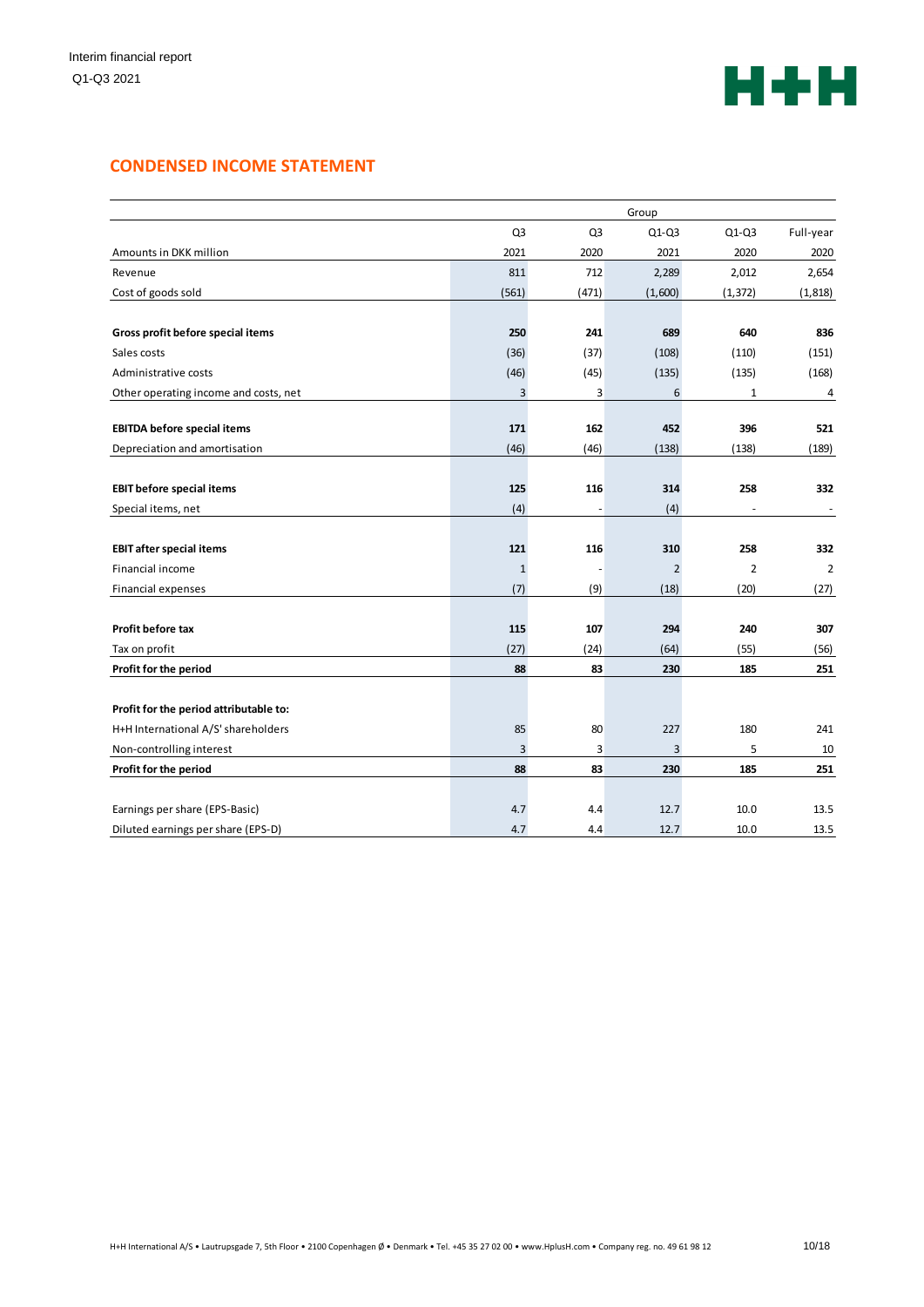

# **CONDENSED STATEMENT OF COMPREHENSIVE INCOME**

|                                                                | Group          |                |              |         |           |
|----------------------------------------------------------------|----------------|----------------|--------------|---------|-----------|
|                                                                | Q <sub>3</sub> | Q <sub>3</sub> | $Q1-Q3$      | $Q1-Q3$ | Full-year |
| Amounts in DKK million                                         | 2021           | 2020           | 2021         | 2020    | 2020      |
| Profit for the period                                          | 88             | 83             | 230          | 185     | 251       |
| Items that may be reclassified subsequently to profit or loss: |                |                |              |         |           |
| Foreign exchange adjustments, foreign entities                 | (9)            | (9)            | 1            | (45)    | (48)      |
|                                                                | (9)            | (9)            | $\mathbf{1}$ | (45)    | (48)      |
| Items that will not be reclassified subsequently to profit:    |                |                |              |         |           |
| Actuarial gains and losses                                     | (6)            | (92)           | 27           | (83)    | (110)     |
| Tax on actuarial gains and losses                              | 1              | 15             | (5)          | 12      | 21        |
|                                                                | (5)            | (77)           | 22           | (71)    | (89)      |
| Other comprehensive income after tax                           | (14)           | (86)           | 23           | (116)   | (137)     |
| Total comprehensive income for the period                      | 74             | (3)            | 253          | 69      | 114       |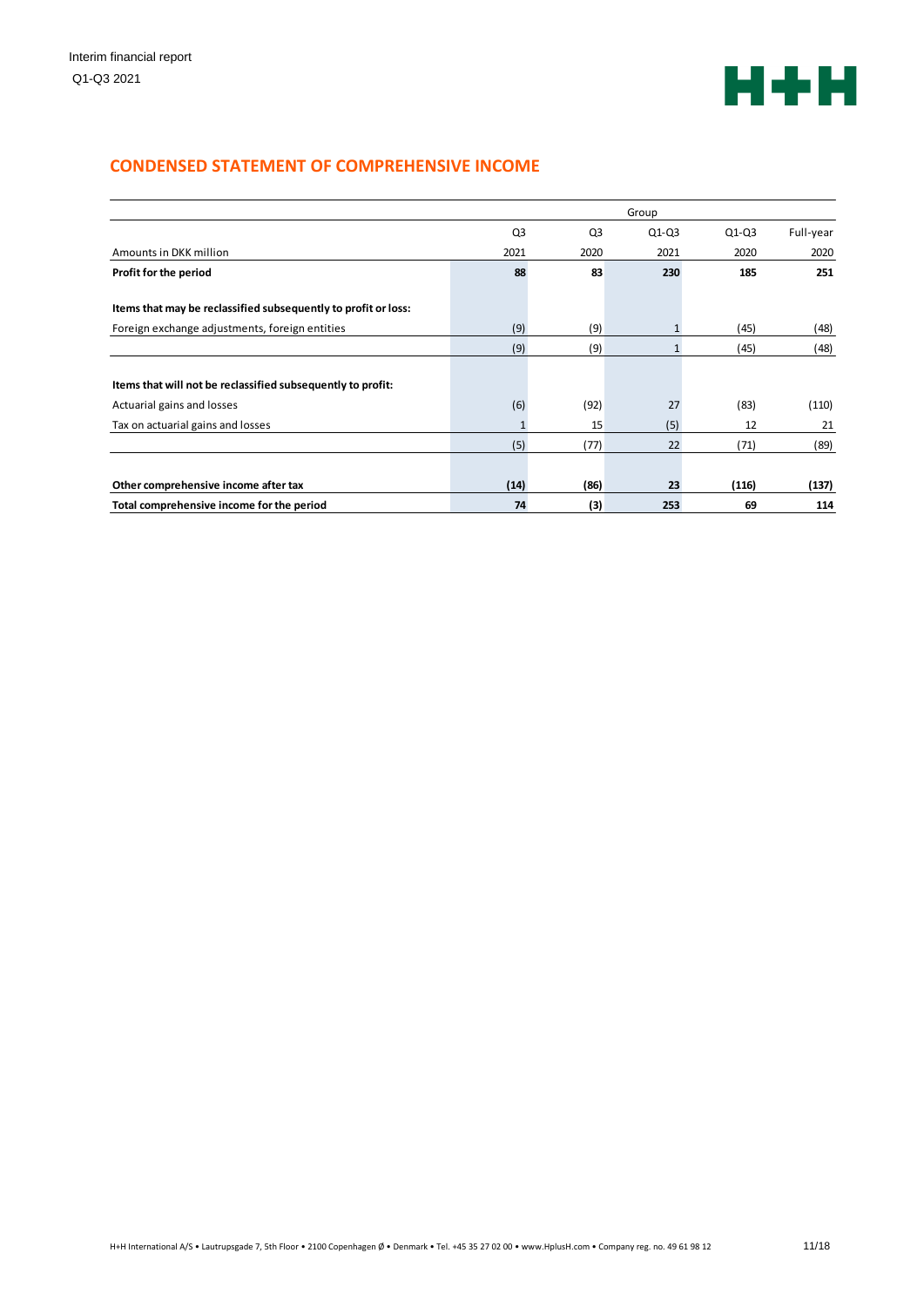

# **CONDENSED BALANCE SHEET**

|                                                            | Group        |         |              |
|------------------------------------------------------------|--------------|---------|--------------|
|                                                            | 30 September | 31 Dec. | 30 September |
| Amounts in DKK million                                     | 2021         | 2020    | 2020         |
| <b>ASSETS</b>                                              |              |         |              |
| <b>Non-current assets</b>                                  |              |         |              |
| Goodwill                                                   | 292          | 211     | 202          |
| Other intangible assets                                    | 243          | 258     | 278          |
| Property, plant and equipment                              | 1,598        | 1,538   | 1,522        |
| Deferred tax assets                                        | 12           | 18      | 14           |
| <b>Financial assets</b>                                    | 6            | 6       | 8            |
| <b>Total non-current assets</b>                            | 2,151        | 2,031   | 2,024        |
| <b>Current assets</b>                                      |              |         |              |
| Inventories                                                | 247          | 282     | 280          |
| Receivables                                                | 233          | 115     | 210          |
| Cash                                                       | 660          | 481     | 465          |
| <b>Total current assets</b>                                | 1,140        | 878     | 955          |
| <b>TOTAL ASSETS</b>                                        | 3,291        | 2,909   | 2,979        |
| <b>EQUITY AND LIABILITIES</b>                              |              |         |              |
| <b>Equity</b>                                              |              |         |              |
| Share capital                                              | 180          | 180     | 180          |
| Retained earnings                                          | 1,595        | 1,405   | 1,359        |
| Other reserves                                             | (146)        | (147)   | (144)        |
| Equity attributable to H+H International A/S' shareholders | 1,629        | 1,438   | 1,395        |
| Equity attributable to non-controlling interests           | 64           | 71      | 82           |
| <b>Total equity</b>                                        | 1,693        | 1,509   | 1,477        |
| <b>Non-current liabilities</b>                             |              |         |              |
| Pension obligations                                        | 109          | 147     | 128          |
| Provisions                                                 | 33           | 34      | 29           |
| Deferred tax liability                                     | 134          | 130     | 154          |
| <b>Credit institutions</b>                                 | 730          | 609     | 636          |
| Lease liabilities                                          | 90           | 84      | 85           |
| <b>Total non-current liabilities</b>                       | 1,096        | 1,004   | 1,032        |
| <b>Current liabilities</b>                                 |              |         |              |
| Lease liabilities                                          | 21           | 18      | 17           |
| Trade payables                                             | 250          | 180     | 192          |
| Income tax                                                 | 37           | 30      | 30           |
| Provisions                                                 | 3            | 6       | 9            |
| Other payables                                             | 191          | 162     | 222          |
| <b>Total current liabilities</b>                           | 502          | 396     | 470          |
| <b>Total liabilities</b>                                   | 1,598        | 1,400   | 1,502        |
| TOTAL EQUITY AND LIABILITIES                               | 3,291        | 2,909   | 2,979        |
| Net interest-bearing debt                                  | 181          | 230     | 273          |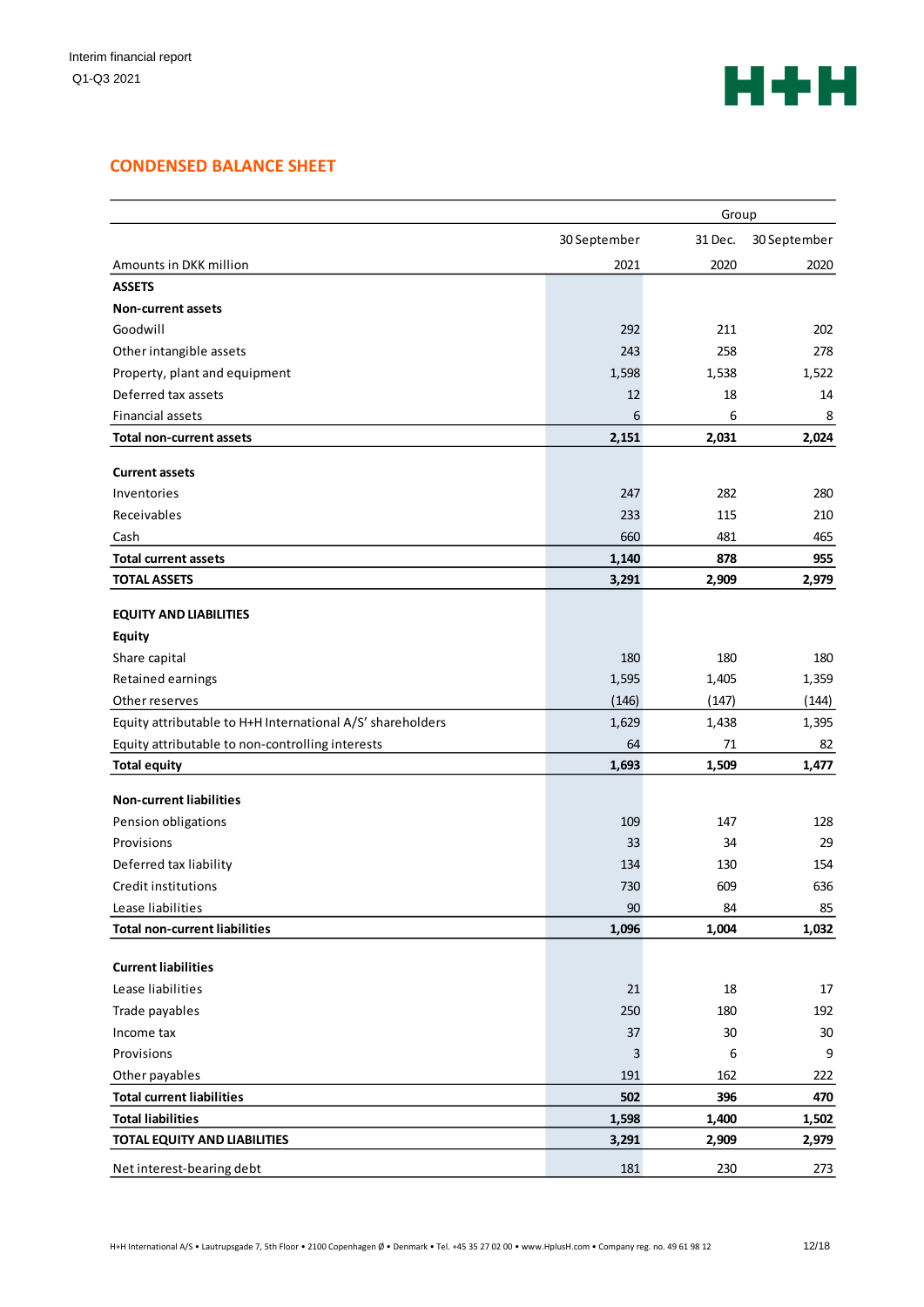

# **CONDENSED CASH FLOW STATEMENT**

|                                                                     | Q <sub>3</sub> | Q <sub>3</sub> | $Q1-Q3$ | $Q1-Q3$        |
|---------------------------------------------------------------------|----------------|----------------|---------|----------------|
| Amounts in DKK million                                              | 2021           | 2020           | 2021    | 2020           |
| Operating profit (EBIT)                                             | 121            | 116            | 310     | 258            |
| Financial income, received                                          | 1              |                | 2       | $\overline{2}$ |
| Financial expenses, paid                                            | (7)            | (5)            | (18)    | (16)           |
| Depreciation and amortisation                                       | 46             | 46             | 138     | 138            |
| Gain and losses on sale of assets and other non-cash effects        | 4              |                | 4       | 8              |
| Change in working capital                                           | 42             | 29             | 13      | (20)           |
| Change in provisions and pension contribution                       | (7)            | (9)            | (21)    | (20)           |
| Income tax paid                                                     | (24)           | (19)           | (51)    | (45)           |
| <b>Operating activities</b>                                         | 176            | 158            | 377     | 305            |
| Acquisition of enterprises                                          | (127)          |                | (127)   | (74)           |
| Acquisition of property, plant and equipment and intangible assets* | (44)           | (22)           | (105)   | (65)           |
| <b>Investing activities</b>                                         | (171)          | (22)           | (232)   | (139)          |
| Change in borrowings**                                              | 34             | (51)           | 121     | 63             |
| Change in lease liabilities                                         | (6)            | (4)            | (20)    | (15)           |
| Purchase of treasury shares                                         | (27)           | (4)            | (63)    | (4)            |
| Dividend to non controlling interets                                |                |                | (7)     |                |
| <b>Financing activities</b>                                         | 1              | (59)           | 31      | 44             |
| Total cash flow for the period                                      | 6              | 77             | 176     | 210            |
| Cash and cash equivalents, opening                                  | 657            | 390            | 481     | 262            |
| Cash related to the acquired enterprises                            |                |                |         | 8              |
| Foreign exchange adjustments of cash                                | (3)            | (2)            | 3       | (15)           |
| Cash and cash equivalents at 30 September                           | 660            | 465            | 660     | 465            |

\* Acquisition of property, plant and equipment and intangible assets for first three quarters 2021 is offset by sale of assets of DKK 3 million.

\*\* Change in borrowings is driven by movement of positions within the Global Cash Pool arrangement.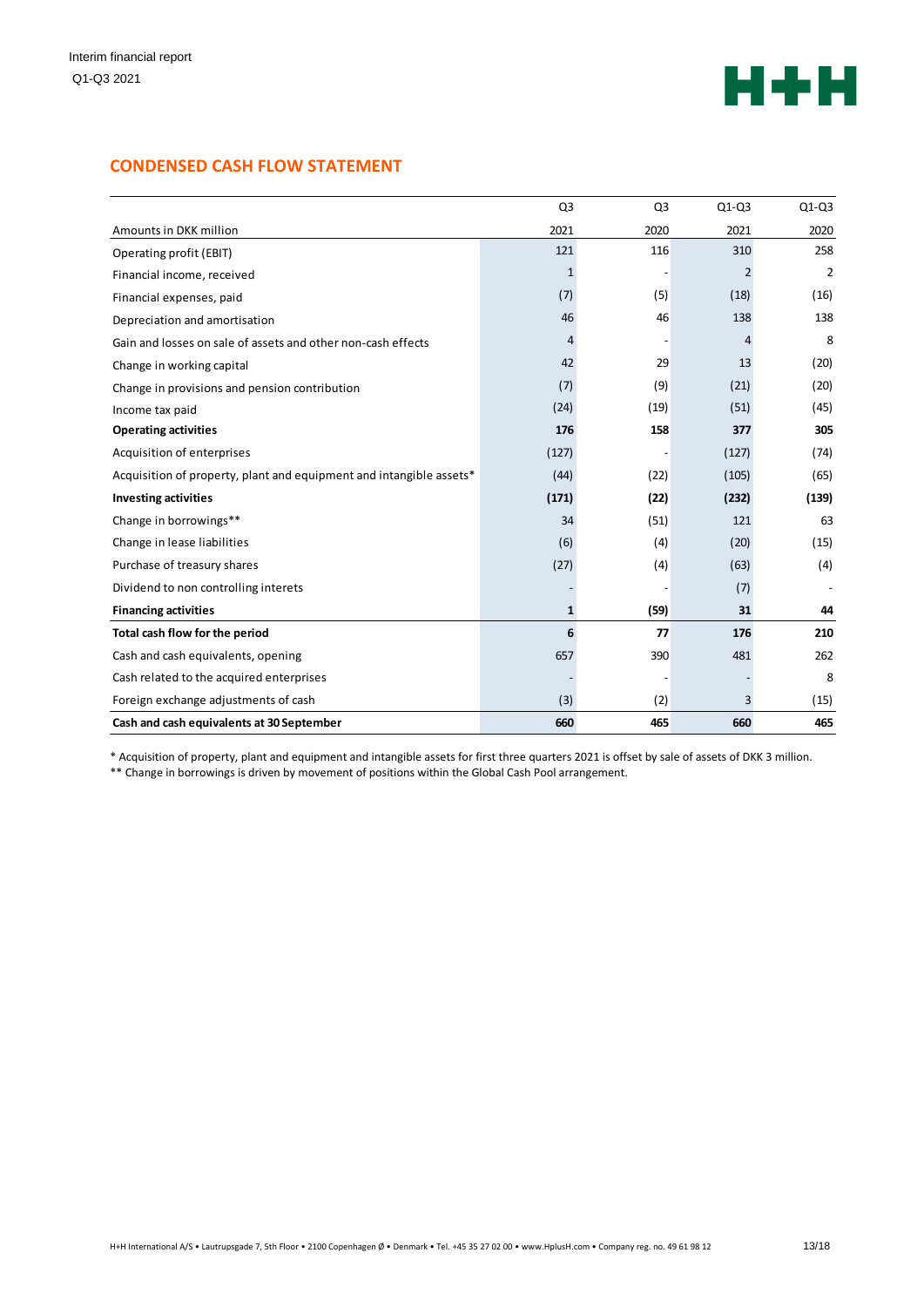

# **CONDENSED STATEMENT OF CHANGES IN EQUITY**

|                                                    |                              |              |                |                       | Non con-                |                |
|----------------------------------------------------|------------------------------|--------------|----------------|-----------------------|-------------------------|----------------|
|                                                    |                              |              |                | $H+H$                 | trolling                |                |
|                                                    | Share                        | Translation  |                | Retained shareholders | interests'              |                |
| Amounts in DKK million                             | capital                      | reserve      | earnings       | share                 | share                   | Total          |
| Equity at 1 January 2021                           | 180                          | (147)        | 1,405          | 1,438                 | 71                      | 1,509          |
| Total changes in equity in 2021                    |                              |              |                |                       |                         |                |
| Profit for the period                              |                              |              | 227            | 227                   | 3                       | 230            |
| Other comprehensive income                         |                              | 1            | 22             | 23                    |                         | 23             |
| <b>Total comprehensive income</b>                  | $\qquad \qquad \blacksquare$ | 1            | 249            | 250                   | $\overline{\mathbf{3}}$ | 253            |
| Share-based payment                                |                              |              | $\overline{4}$ | 4                     |                         | $\overline{4}$ |
| Purchase of treasury shares                        |                              |              | (63)           | (63)                  |                         | (63)           |
| Dividend to non-controlling interests              |                              |              |                |                       | (10)                    | (10)           |
| Total changes in equity in 2021                    | $\overline{\phantom{a}}$     | $\mathbf{1}$ | 190            | 191                   | (7)                     | 184            |
| Equity at 30 September 2021                        | 180                          | (146)        | 1,595          | 1,629                 | 64                      | 1,693          |
|                                                    |                              |              |                |                       |                         |                |
| Equity at 1 January 2020                           | 180                          | (99)         | 1,253          | 1,334                 | 37                      | 1,371          |
| Total changes in equity in 2020                    |                              |              |                |                       |                         |                |
| Profit for the period                              |                              |              | 180            | 180                   | 5                       | 185            |
| Other comprehensive income                         |                              | (45)         | (71)           | (116)                 |                         | (116)          |
| <b>Total comprehensive income</b>                  | $\blacksquare$               | (45)         | 109            | 64                    | 5                       | 69             |
| Share-based payment                                |                              |              | (3)            | (3)                   |                         | (3)            |
| Non-controlling interests arising from acquisition |                              |              |                |                       | 40                      | 40             |
| Total changes in equity in 2020                    | $\overline{\phantom{0}}$     | (45)         | 106            | 61                    | 45                      | 106            |
| Equity at 30 September 2020                        | 180                          | (144)        | 1,359          | 1,395                 | 82                      | 1,477          |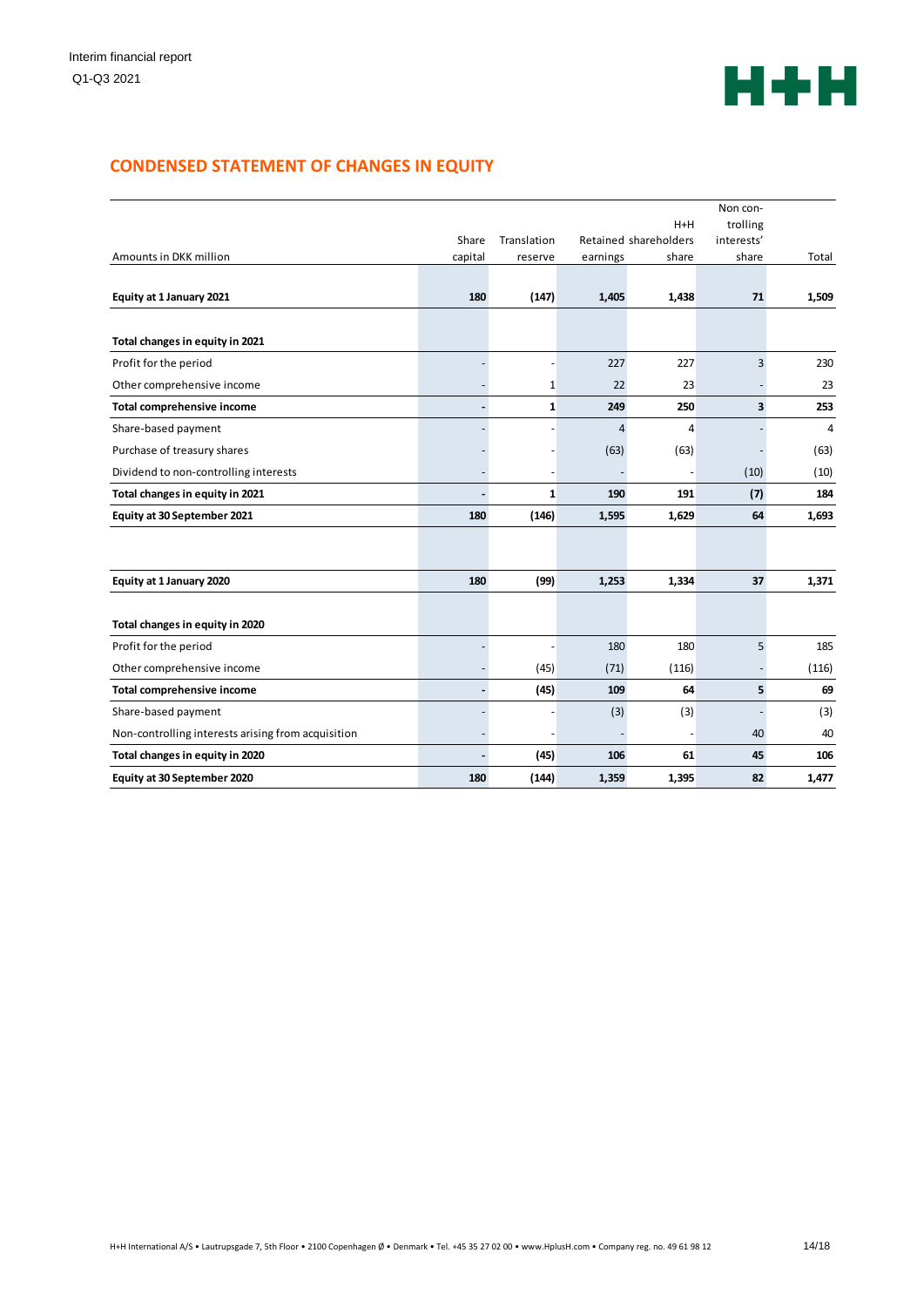

## **NOTES**

## **1. Accounting policies**

The interim financial report for the period 1 January 2021 to 30 September 2021 has been prepared in accordance with IAS 34 "Interim Financial Reporting" as adopted by the EU and additional Danish disclosure requirements for the interim financial reports of listed companies. The application of IAS 34 means that the disclosures are more limited than in a complete annual report, but that the recognition and measurement principles in International Financial Reporting Standards (IFRS) have been complied with. The interim financial report has not been reviewed by H+H's auditors.

The accounting policies are consistent with those applied in the 2020 annual report, which includes a full description of the accounting policies applied.

## **2. Adoption of new and revised IFRSs**

H+H International A/S has adopted all new or revised and amended International Financial Reporting Standards (IFRSs) and interpretations (IFRIC) issued by IASB and endorsed by the EU effective for the financial year 2021.

## **3. Income statement classified by function**

It is Group policy to prepare the income statement based on an adapted classification of costs by function in order to show EBIT before special items. Depreciation and amortisation of property, plant and equipment, and intangible assets are therefore classified by function and presented on separate lines.

| Amounts in DKK million                                      | Q3 2021 | Q3 2020 | Q1-Q3 2021 | Q1-Q3 2020 |
|-------------------------------------------------------------|---------|---------|------------|------------|
|                                                             |         |         |            |            |
| Revenue                                                     | 811     | 712     | 2,289      | 2,012      |
| Cost of goods sold                                          | (592)   | (499)   | (1,693)    | (1, 465)   |
| Gross profit including depreciation and amortisation        | 219     | 213     | 596        | 547        |
|                                                             |         |         |            |            |
| Sales cost                                                  | (47)    | (51)    | (141)      | (145)      |
| Administration cost                                         | (50)    | (49)    | (147)      | (145)      |
| Other operating income and costs                            | 3       | 3       | 6          | 1          |
| <b>EBIT before special items</b>                            | 125     | 116     | 314        | 258        |
| Special items, net                                          | (4)     |         | (4)        |            |
| <b>EBIT</b>                                                 | 121     | 116     | 310        | 258        |
|                                                             |         |         |            |            |
| Depreciation and amortisation comprise:                     |         |         |            |            |
| Depreciation of property, plant and equipment               | 46      | 39      | 120        | 111        |
| Amortisation of intangible assets                           |         | 7       | 18         | 27         |
| <b>Total</b>                                                | 46      | 46      | 138        | 138        |
|                                                             |         |         |            |            |
| Depreciation, amortisation and impairment are allocated to: |         |         |            |            |
| <b>Production costs</b>                                     | 31      | 28      | 93         | 93         |
| Sales costs                                                 | 11      | 14      | 33         | 35         |
| Administration costs                                        | 4       | 4       | 12         | 10         |
| <b>Total</b>                                                | 46      | 46      | 138        | 138        |

Above table shows an extract of the income statement adapted to show depreciation and amortisation classified by function.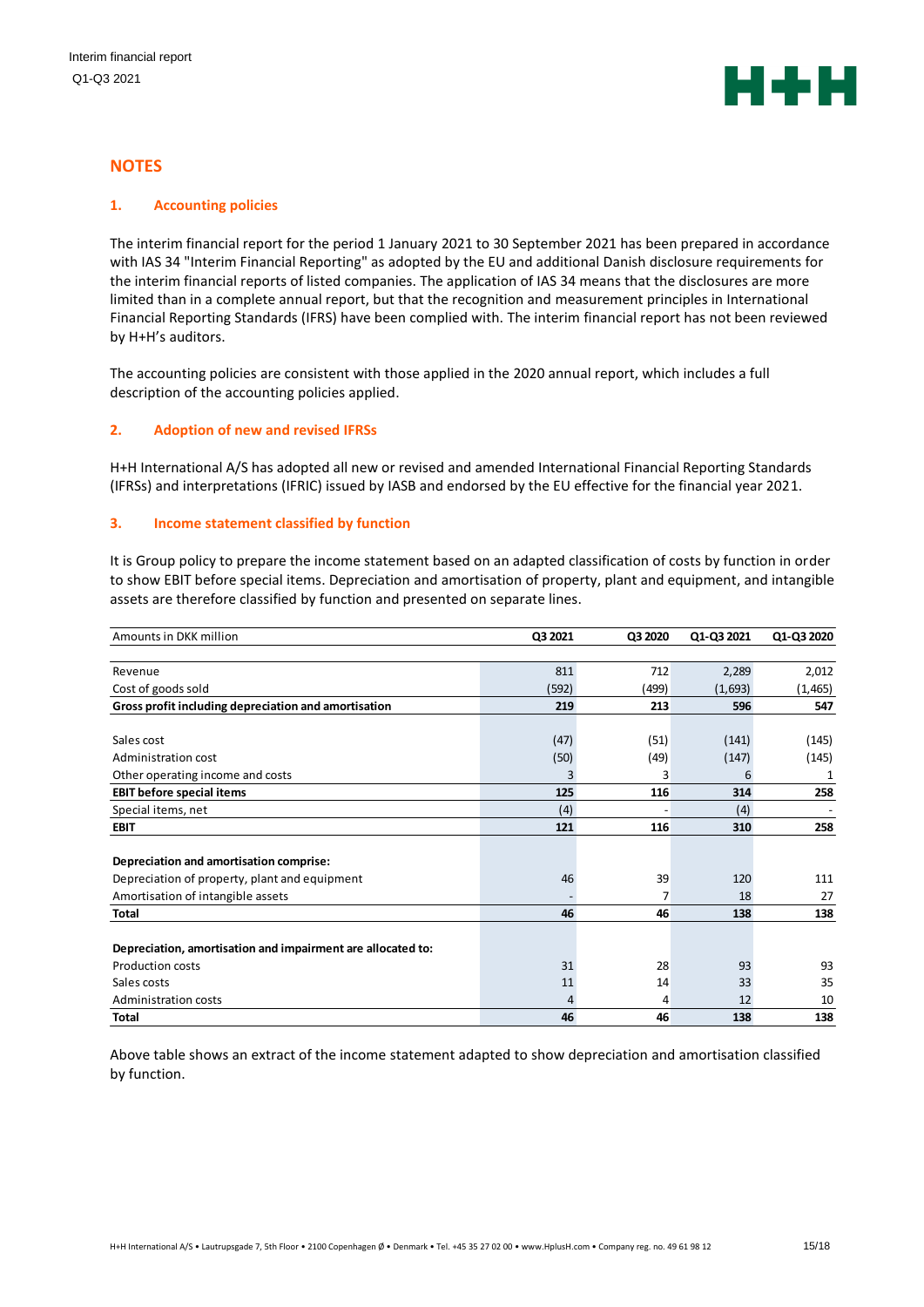

## **4. Geographical information**

| Amounts in DKK million | Q3 2021 | Q3 2020 | Q1-Q3 2021 | Q1-Q3 2020 |
|------------------------|---------|---------|------------|------------|
|                        |         | Revenue |            |            |
| Central Western Europe | 355     | 334     | 1,050      | 1,002      |
| UK                     | 247     | 210     | 691        | 451        |
| Poland                 | 209     | 167     | 548        | 559        |
|                        | 811     | 712     | 2,289      | 2,012      |

When presenting information on geographical areas, information on revenue is based countries except for "Central Western Europe" which comprise Germany, Switzerland, Denmark, Sweden, Czech Republic, Netherlands, and Belgium. Revenue for Germany for Q3 2021 amounts to DKK 247 million (2020: DKK 238 million) and to DKK 709 million for the first three quarters of 2021 (2020: DKK 686 million).

## **5. Significant accounting estimates and judgements**

The preparation of the consolidated financial statements requires Management to make certain estimates and judgements concerning future events that have a material effect on the carrying amounts of assets and liabilities.

For the H+H Group, significant changes in the estimates and assumptions on which values are based may have a material effect on the measurement of assets and liabilities, including impairment testing of goodwill and noncurrent assets and net defined-benefit obligations.

With reference to note 7 "Pension obligations", significant accounting estimates and judgements have been made in connection to adjustment of the net defined-benefit pension obligation in the UK.

The estimates and judgements made are based on assumptions that Management assess to be sound, but, by nature, are uncertain and unpredictable. The assumptions may be incomplete, and unforeseen future events or circumstances may occur.

Further details of H+H's key accounting estimates and judgements that may affect H+H are provided in the 2020 annual report.

#### **6. Seasonal fluctuations**

The sales pattern for H+H's products is seasonal. Sales in the second and third quarters are traditionally significantly higher than during the rest of the year. As a large part of H+H's cost base is not directly variable with revenue, deviations from projected sales may result in considerable fluctuations in H+H's earnings.

Furthermore, because H+H's sales in some regions are predominantly based on short-term orders, the Group is unable, or only to a limited extent, able to align its cost base to short term changes in actual customer demand. As result, historical revenue and earnings generated by H+H's operations have fluctuated during the financial year.

#### **7. Pension obligations**

H+H has defined-benefit pension plans in the UK, Switzerland, and Germany. The UK and Swiss pension plans are managed by a pension fund to which payments are made, whereas the German pension plan are funded from current earnings. H+H's pension obligations relate predominantly to the plans in the UK.

For interim periods, H+H's defined-benefit pension obligations are based on valuations from external actuaries carried out at the end of prior financial year considering any subsequent movements in the obligation due to pension costs, contributions etc. up until the reporting date. Actuarial calculations are updated or extrapolated quarterly.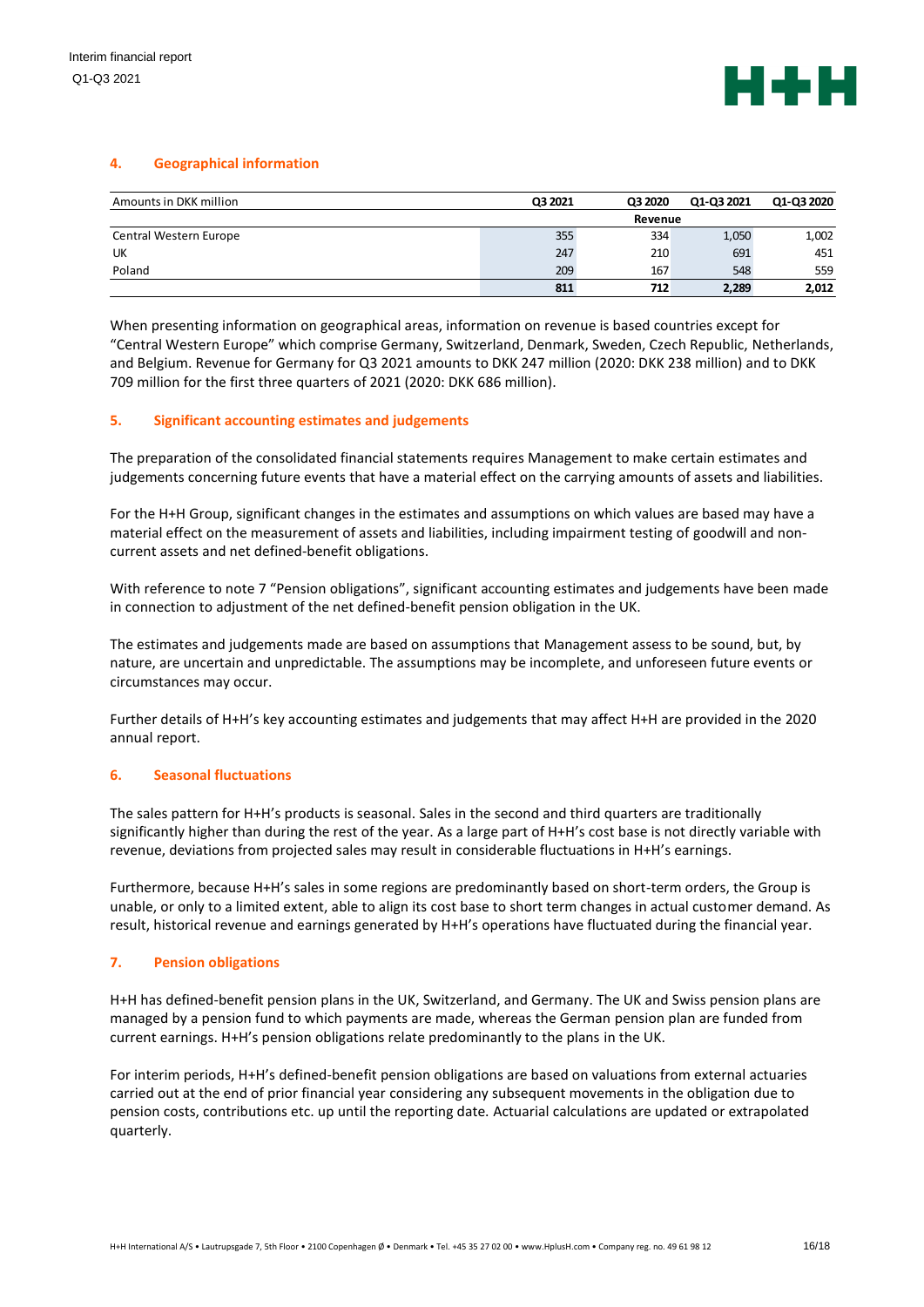

Compared to December 2020, a value adjustment has been made relating to the UK pension plan, affecting total comprehensive income positively with DKK 22 million net of tax. An updated extrapolation of the actuarial calculations carried out in connection to the interim period shows an underfunding of DKK 81 million (the present value of the obligations exceeds the fair value of the plan assets).

The total pension obligation on 30 September 2021 amounts to DKK 109 million, compared to DKK 147 million on 31 December 2020. The development in the pension obligations from 31 December 2020 is due to payments, interest, value adjustment and currency adjustment.

## **8. Financial resources and cash flow**

Net interest-bearing debt, totalled DKK 181 million on 30 September 2021, corresponding to a decrease of DKK 49 million since the beginning of the year. The development since the beginning of the year is primary due to earnings for the period offset by acquisition of enterprises, purchase of CAPEX and treasury shares.

H+H Group's financing is a committed credit facility with Nordea Danmark, a branch of Nordea Abp, Finland, which on 4 February 2021 was extended by one year to mature in April 2024.

H+H Group's financing is subject to usual financial covenants, which have been fulfilled in the first three quarters of 2021 and are expected to be fulfilled for 2021.

## **9. Share buy-back programme**

On 4 March 2021, H+H International A/S initiated a share buy-back programme in compliance with Article 5 of Regulation (EU) No 596/2014 of the European Parliament and of the Council of 16 April 2014 on Market Abuse and Commission Delegated Regulation (EU) 1052/2016 of 8 March 2016 (the "Safe Harbour Regulation"). On 18 March 2021, the share buy-back programme was increased by DKK 15 million, thereby increasing the maximum aggregate purchase price of the shares to be bought back under the programme to DKK 115 million. The share buy-back programme is in full described in Company Announcements no. 402 and no. 410.

The share buy-back programme is expected to be realised over a 12-month period, starting from 4 March 2021. Under the share buy-back programme, H+H may repurchase shares up to a maximum amount of DKK 115 million, and no more than 1,728,136 shares, corresponding to approximately 9.6 percent of the share capital of the H+H.

In Q3 2021, 125,300 shares were executed at a value of DKK 27 million. As per 30 September 2021 a total value of DKK 63 million was executed, corresponding to 338,600 shares.

## **10. Share-based payment**

The matching share schemes for 2019 and the performance-share-units scheme for 2020 are active and presented in consolidated financial statements in the 2020 annual report.

In April 2021, the Board of Directors of H+H International A/S implemented a new long-term incentive programme (LTIP) being a performance share unit (PSU) programme, similar to the LTIP PSU programme launched in 2020. PSU grants under the LTIP 2021 are made as described in Company Announcement no. 409.

In the first three quarters of 2021, an expense of DKK 5 million was recognised under staff costs, against DKK 3 million in the same period in 2020.

#### **11. Tax on profit**

|                          | Q3 2021 | Q3 2020 | 2021 | 2020 |
|--------------------------|---------|---------|------|------|
| Current tax              | 25      | 22      | 58   | 53   |
| Movement in deferred tax |         |         |      |      |
| Tax on profit            |         | 24      | 64   | 55   |
| Implicit tax rate        | 24%     | 22%     | 22%  | 23%  |